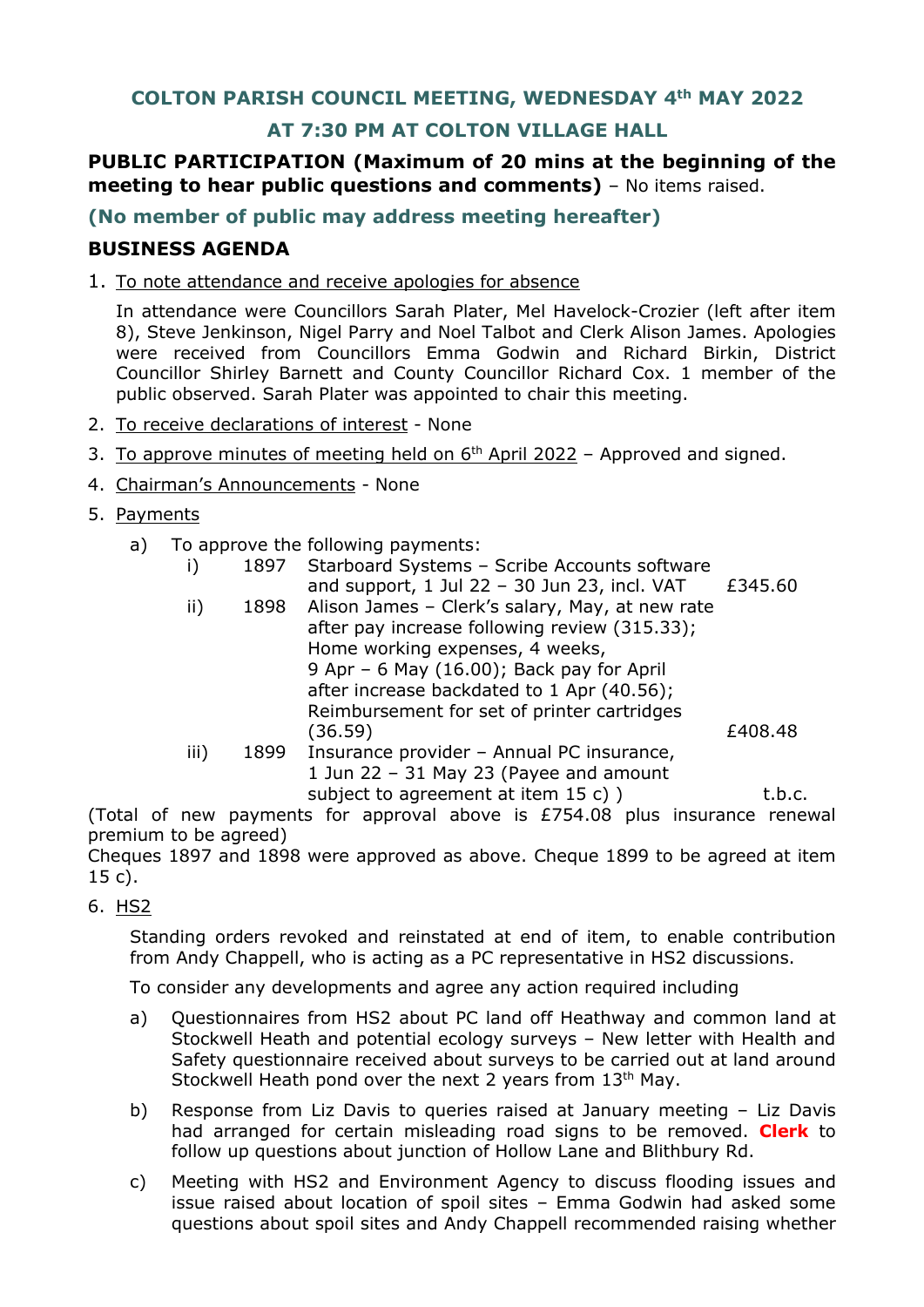they would be permanent or temporary. Flooding meeting and site meeting to go ahead on 23rd/24<sup>th</sup> May. Location of site visit not confirmed but Andy Chappell suggested meeting on Sherracop Lane to discuss flooding issues there and as they affect B5013. He stressed that Environment Agency work on flooding along Moreton Brook was relevant as all inter-linked. **Clerk** to promptly ask if HS2 have received details of the EA modelling of brook flow and also raise question about spoil sites.

- 7. Planning Matters
	- a) To note any applications received and make observations to the Planning Authority: None received
	- b) To report on any recent decisions of the Planning Authority None
	- c) To consider any further action required on application 18/01303/FULM Proposed gas fired power station on Land North of Bellamour Lane – Nothing to report
	- d) To consider any update on application relating to mobile home at Moor Lane – **Clerk** had raised again with LDC Enforcement and would chase response for next meeting.

### 8. Highways, Footpaths and Open Spaces

- a) To report on progress and agree any action required:
	- i) Flooding including Blithbury Road and Colton Road by the Yorkshireman and Environment Agency's modelling of brook flow – Discussed under item 6 c).
	- ii) Drain and gully clearance around the parish Steve Jenkinson had obtained updated quotes from 2 contractors for their daily rate and waste disposal charges. After discussion, it was agreed that Steve Jenkinson should seek an updated quote from the 3rd contractor, clarifying whether they charged extra for waste disposal, and also establish roughly how many gullies they could clear in a day. They should be told to move on to another gully if they found it significantly blocked and Highways should be asked to do those. Subject to confirmation that the 3rd contractor was still competitive, PC agreed that **Steve Jenkinson** would confirm details by email to all councillors and **Clerk** would be authorised to instruct the contractor, with a spend of up to £1,000 approved. **Sarah Plater** offered to produce a map of the gullies to be tackled (to include Bellamour Way near bridge, those under Bellamour Lane bridge, 1 in Hollow Lane, 1 at Bellamour Corner and 1 under Trent Valley railway bridge).
	- iii) Any footpath/Rights of Way issues It was noted that some new kissing gates had been installed on the Staffordshire Way.
	- iv) Rats at Stockwell Heath pond and any response from LDC Environmental Health – Sarah Plater had not had response from LDC to her further questions. It was understood from residents that situation had deteriorated but PC agreed to wait for LDC response.
	- v) Erosion of path alongside Moreton Brook Enquiries about land ownership – Enquiries of long-standing parishioner had not proved possible yet. Noel Talbot commented that path is becoming dangerous. **Sarah Plater** and **Mel Havelock-Crozier** to find a map and ask a solicitor contact about obtaining Land Registry ownership details.
	- vi) Hole in pavement near Village Hall drive Highways had passed details to BT as party responsible for the defective manhole cover. **Clerk** to ask Highways who they have contacted at BT in order to pursue.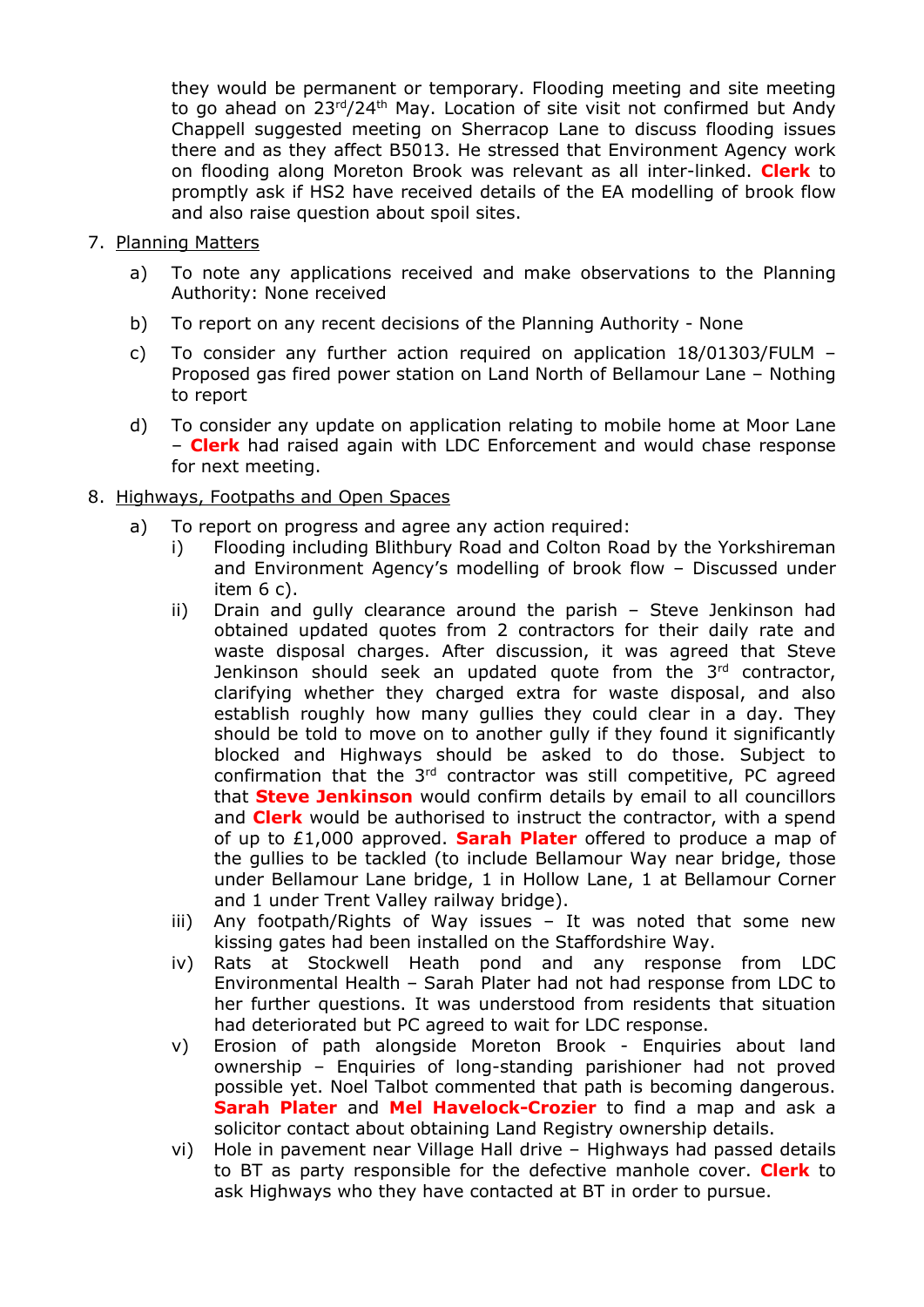- vii) Safety issues at junction of B5013 and Bellamour Lane An email had been received from a parishioner expressing concerns about boy racers and accidents. Mel Havelock-Crozier said she had regularly reported incidents to the police and she provided recent incident numbers to Clerk. **Clerk** to contact SCC road safety team and police contacts suggested by Richard Birkin.
- viii) Fallen willow near the brook bridge PC aware of this but not sure if anyone affected other than farmer.
- ix) Email of 27 April from Colton WI Committee requesting action on weeds on pavements around village, particularly High St – PC recognised the problem but had been advised of difficulty of removing weeds without use of weedkiller. **Clerk** to request action from SCC Highways. An article in the parish magazine was also suggested, asking residents if they could remove any weeds against their own walls etc.
- 9. To receive update on installation of new village signs and licence from SCC

PC had now received licence from SCC permitting installation of the signs but chosen contractor would need to obtain a permit to dig and pay fee. Sarah Plater had asked SCC for guidance, explaining that PC wished to use a local contractor that would not be accredited for street works. Steve Jenkinson had sought quotes from 2 larger contractors without success so far.

### 10.To discuss action on Climate Change and working towards Carbon Neutral Colton

Nigel Parry had circulated a draft presentation and planned to launch the 'Pledges' scheme at the Parish Assembly. PC approved up to £100 to be spent on stickers and badges for the scheme.

#### 11. To receive update on celebration of the Queen's Platinum Jubilee in the parish, including road closure application

LDC had previously said they had no objection in principle to the proposed road closure for the Street Party in the afternoon of Sunday 5th June but ultimately it was a police decision. Clerk had put in the formal application with the closure time extended to 2pm-8pm and a response was awaited.

12.War Memorial

To note plans for service at the War Memorial to mark the centenary of its unveiling on Saturday 30<sup>th</sup> July at 3pm and approval of road closure for Bellamour Way between 2.30pm and 4pm – Clerk had passed the road closure notice to those organising the service and to magazine editor.

#### 13.Correspondence

To note items of correspondence received and agree any actions required:

- a) County Cllr Richard Cox 2022 Community Fund now open for applications (by end October). Each county councillor has up to £2,500 funding for community groups for projects about looking after ourselves, those around us and the place you live (Email, circulated to cllrs)
- b) County Cllr Richard Cox Agenda for Lichfield Rural West Division inaugural Parish Forum meeting on Monday 25<sup>th</sup> April (Email, circulated to cllrs)
- c) HS2 Further series of one-to-one appointments available for booking with HS2 Engagement team including 25 May at Colton Village Hall (Email)
- d) CPRE Spring newsletter (Email)
- e) SPCA Weekly bulletins (Emails, circulated to cllrs)